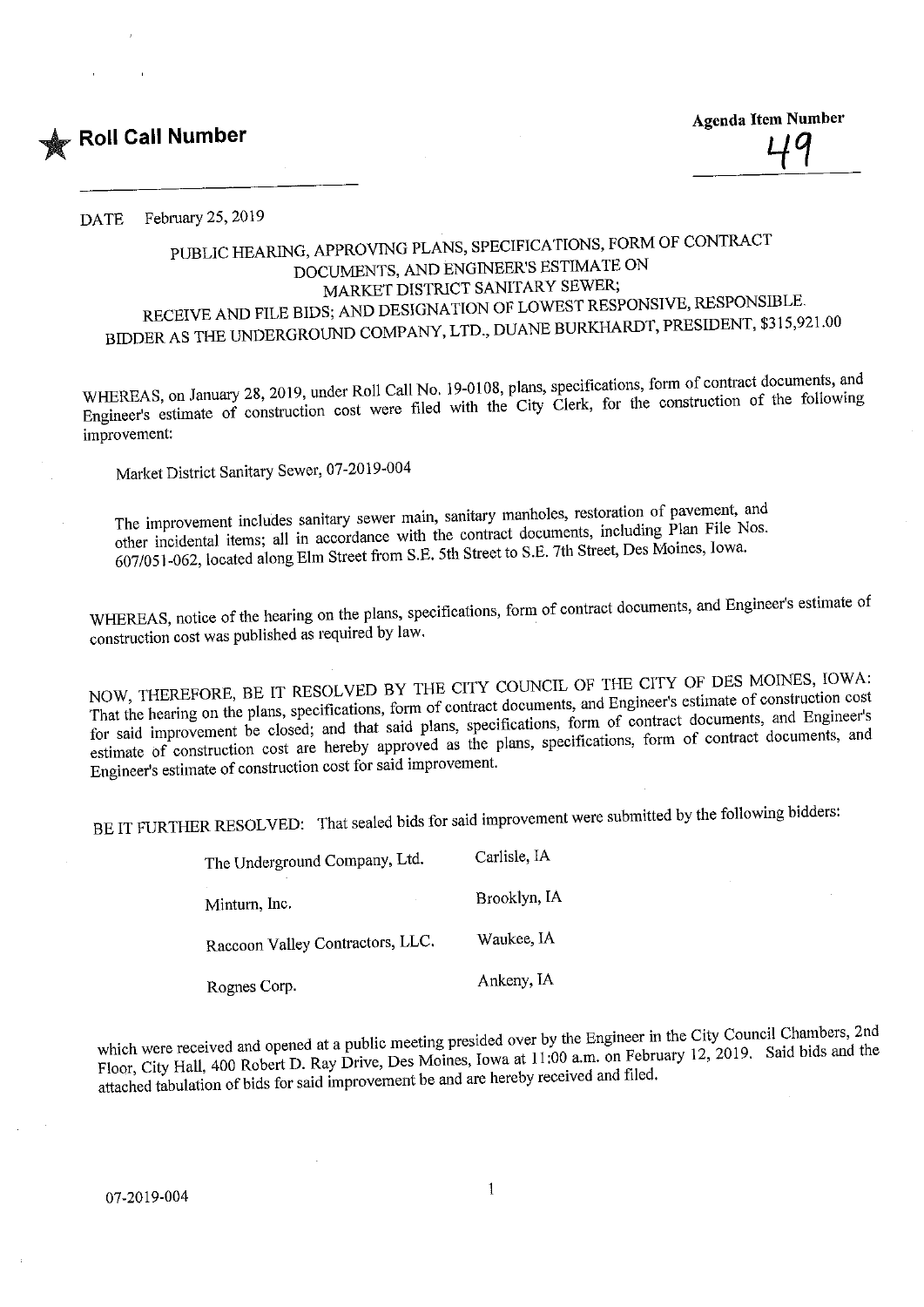## **Roll Call Number**

**Agenda Item Number** 

 $\frac{9}{1}$ 

DATE February 25, 2019

BE IT FURTHER RESOLVED: That the Des Moines City Engineer, as the Engineer, has determined that the lowest responsive, responsible bid for the construction of said improvement was submitted by The Underground Company, responsible bid for the construction of  $S<sub>1</sub>$  and said bid  $S<sub>1</sub>$  and  $S<sub>2</sub>$  and  $S<sub>1</sub>$  and  $S<sub>2</sub>$  and  $S<sub>1</sub>$  and  $S<sub>2</sub>$  and  $S<sub>2</sub>$  and  $S<sub>1</sub>$  and  $S<sub>2</sub>$  and  $S<sub>2</sub>$  and  $S<sub>1</sub>$  $L_{\rm t}$  Duane Burkhardt, President,  $L_{\rm 221}$  is balled street,  $L_{\rm 315}$ be and the same is hereby accepted.

BE IT FURTHER RESOLVED: That the bid security of the unsuccessful bidders be and is hereby authorized and

directed to be returned in accordance with the Instructions to Bidders.<br>BE IT FURTHER RESOLVED: That the Engineer is hereby directed to secure execution by the lowest responsible, IT FURTHER RESOLVED: That the  $\frac{1}{2}$  the engineer decuments in the form heretofore approved by this Council; that the ponsive Bidder and its surety of the contract documents to this Council for approval and authorization to the Engineer is directed to thereafter present said contract documents to this Council for approval and authorization to the yor to sign; and that no contract shall be deemed to deep approved by this Council and executed by the Mayor and contract has been executed by the Bidder, and shall have been approved by this Council and executed by the Mayor and attested to by the City Clerk.

BE IT FURTHER RESOLVED: That the City Council hereby authorizes the necessary road closures for the Project.

(City Council Communication Number attached.)

 $\sum_{i=1}^{n}$ 

Moved by \_ to adopt.

FORM APPROVED:

Robert L. Fagen Des Moines Finance Director

Fundamental available de la propriété de la propriété de la propriété de la propriété de la propriété de la pr

Kathleen Vanderbool<br>Deputy City Attorney

eputy City Attorney **Exercise Finance Property City Attorney**  $\overline{J}$  Funding Source: 2018-2019 CIP, Page Street - 38, SEP 7th Reconstruction and Trunk Sewer, Sewer, Sewer, Sewer, Sewer, Sewer, Sewer, Sewer, Sewer, Sewer, Sewer, Sewer, Sewer, Sewer, Sewer, Sewer, Sewer, Sewer, Sewe Funds

| <b>ABSENT</b>   | <b>PASS</b> | <b>NAYS</b> | <b>YEAS</b> | <b>COUNCIL ACTION</b> |
|-----------------|-------------|-------------|-------------|-----------------------|
|                 |             |             |             | <b>COWNIE</b>         |
|                 |             |             |             | <b>BOESEN</b>         |
|                 |             |             |             | <b>COLEMAN</b>        |
|                 |             |             |             | <b>GATTO</b>          |
|                 |             |             |             | <b>GRAY</b>           |
|                 |             |             |             | <b>MANDELBAUM</b>     |
|                 |             |             |             | WESTERGAARD           |
|                 |             |             |             | <b>TOTAL</b>          |
| <b>APPROVED</b> |             |             |             | MOTION CARRIED        |
|                 |             |             |             |                       |

I, Diane Rauh, City Clerk of said City Council, hereby  $\epsilon$  date among other proceedings the above was  $\Delta$ adopted.

Ind affixed my seal the day and year first above written. and affixed my seal the day and year first above written.

Mayor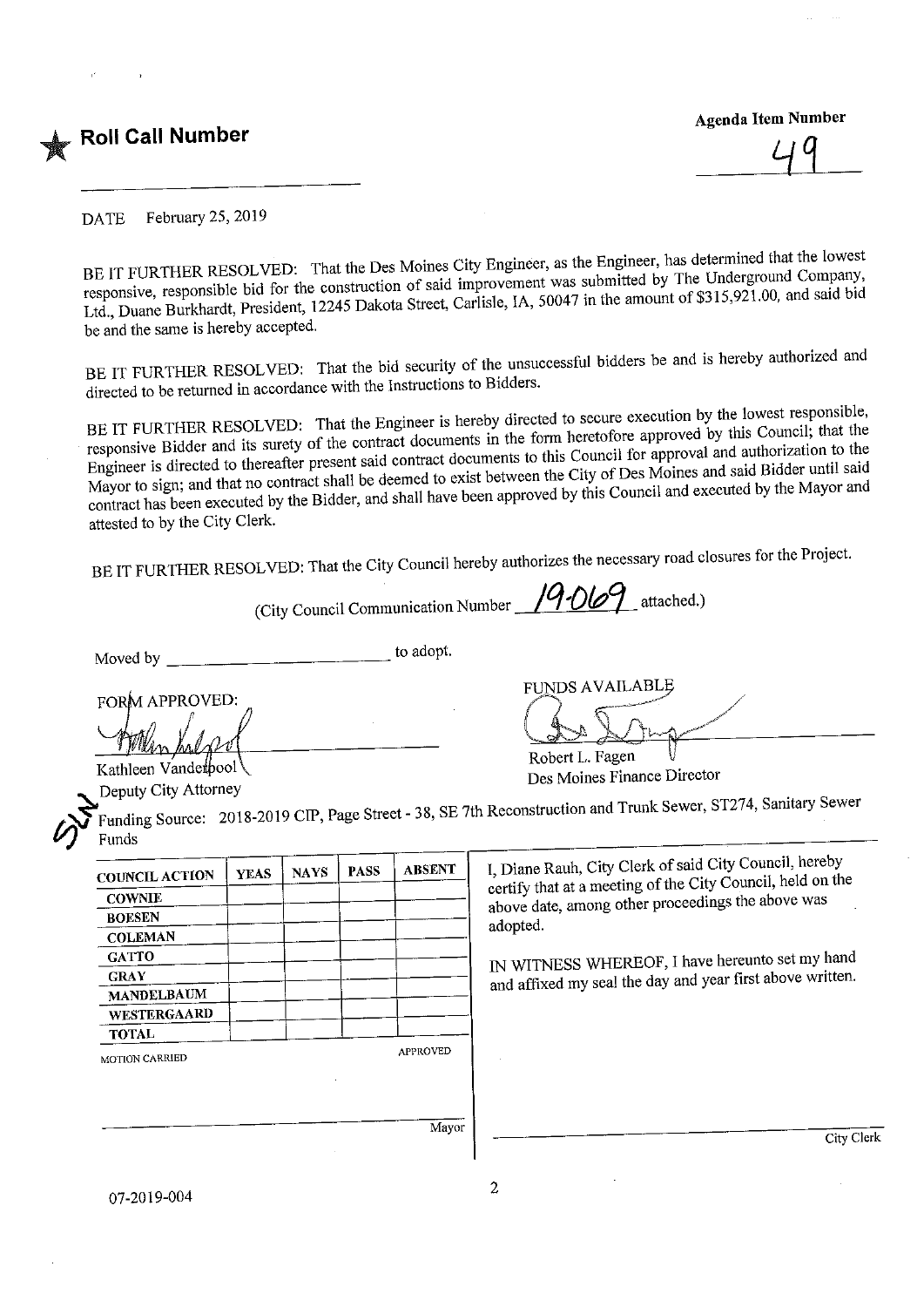DEPARTMENT OF ENGINEERING.......<br>IOT Project No: None CITY OF DES MOINES, IOWA**RACCOON VALLEY** السنة العربية بين الحرار.<br>IBid Date: 2/12/2019 THE UNDERGROUND MINTURN INC. Bid Date: 2/12/2019OOKLYN, IOW. CONTRACTORS COMPANY, LTD. TABULATED BY: $-$  fall ARLISLE, IOWA WAUKEE, IOWA HECKED BY: Wright CARLISLE, IOWACONTRACTOR'S BID TABULATION10% BID BOND10% BID BOND 10% BID BOND PROJECT: MARKET DISTRICT SANITARY SEWER**BID PRICE BID PRICE BID PRICE** -ESTIMATE-**UNIT UNIT UNIT UNIT** ----<br>RICE PRICE **AMOUNT** PRICE **AMOUNT** PRICE **AMOUNT** <u>IEM DESCRIPTION</u> QUANTITY <u>SOATTITY PRICE</u> <u>AMOUNT</u>  $\overline{\phantom{0}}$ \$10.  $\overline{32,100.0}$  $$1,260.0$ \$25,00 \$5,250.00  $$6.00$ \$1,260.00 1 SUBGRADE PREPARATION, 6 IN. DEPTH 210 SY \$6.00<br>2 SUBBASE, MODIFIED 2006 210 SY \$20.00  $\mathbf{1}$ 20.00 \$25.00\$10,500,00 \$4,200.00 \$20.00 \$1,260.00]\$4,200.00 \$50.0017,600.00  $20BABE,$  MODIFIED  $20B$   $20B$   $20B$   $20B$   $20B$   $20B$   $20B$   $20B$   $20B$   $20B$   $20B$ 25.00  $2,000.00$ \$30,800.00 \$35.00 HMA MILLINGS 880 TON \$30,000 \$30,000 \$30,000 \$30,000 \$30,000 \$30,000 \$30,000 \$30,000 \$30,000 \$30,000 \$30,000 \$ 69.00  $41,960.00$ \$25.00 55,400.00 \$210.00 \$176,400.00 \$105,000.00 \$4,000.00  $\frac{1}{2}$  SANITARY SEWER, GRAVITY MAIN, TRENCHED, PVC GDIVES, 12"  $\frac{1}{2}$   $\frac{1}{2}$   $\frac{1}{2}$   $\frac{1}{2}$   $\frac{1}{2}$   $\frac{1}{2}$   $\frac{1}{2}$   $\frac{1}{2}$   $\frac{1}{2}$   $\frac{1}{2}$   $\frac{1}{2}$   $\frac{1}{2}$   $\frac{1}{2}$   $\frac{1}{2}$   $\frac{1}{2}$   $\frac{1$ \$5,480.00 \$600.00 \$12,000.00 \$200.00 \$4,000.00 \$274.00 5 SANITARY SEWER, GRAVITY MAIN, TRENCHED, PVC TRUSS, 10" 20 LF \$200.00<br>6 SUPERAN LONGITUDIMAL S" \$4,000 \$4,000 \$4,000 \$4,000 \$4,000 \$4,000.00 \$52.00  $3420.00$ \$35.00 82,100.00 \$600.00\$12.000.00\$3,000.00 6 SUBDRA1N. LONGITUDINAL, 6" 60 LF \$50.00 \$3,000.00\$8.000.00 \$16,000,00 \$35.00 8,700.00 \$20,000.00 \$6,000.00\$15,000.00 7 MANHOLE,SW301,48" 2 EA \$7,500.00 \$15,000.00\$85,00 17,850.00 \$30,450.00 \$135.00 \$28,350,00 \$145.00 \$26,250.00 8 PAVEMENT, PCC, 9" 210 SY \$125.00<br>2 PAVEMENT: HMA LT SUPEACE COURSE 2008 210 STON \$150.00 \$9,000.00 \$85.00  $$9.000.00$ \$135.00\$145.00\$30,450.00\$7,500.00 9 PAVEMENT, HMA LT, SURFACE COURSE 50 TON \$150.00 \$7,500.00\$12.00 \$9,000.00\$180.00  $$900.00$ \$1,800.00 \$175.00\$1,350.00 10 REMOVAL OF SIDEWALK 90 SY \$15.00 \$1,350.00 \$12.00\$660.00 \$10.00 \$900.00 \$20.00\$1,800.00\$825,00 11 REMOVAL OF DRIVEWAY 55 SY \$15.00<br>12 SIDEWALK PCC 6" THICK 55 ST \$75.00 040.00 \$12.00\$20.00\$9,200.00 \$6,900,00 \$88.00 \$550.0012 SIDEWALK, PCC, 6" THICK 92 SY \$75.00 \$6,900.00\$70.00 \$9,200.00\$55.00 \$330.00 \$50.00 \$300.00 \$420.00 13 DETECTABLE WARNING 6 SF \$50.00 \$300.00\$70.00 \$6,050.00 \$120.00 \$6,600.00 \$5,500.00 \$4,125.00 \$110,00 14 DRIVEWAY, PCC, 7" THICK 55 SY \$100.00<br>15 DAVEMENT PEMOVAL 55,000 \$15,000 \$15,000 \$15,000 \$15,000 \$15,000 \$15,000 \$15,000 \$15,000 \$15,000 \$15,000 \$1 \$75.00 86,300.00 \$23.00 \$15.00 \$6.600.00\$6,050.00\$6,300.00 15 PAVEMENT REMOVAL 420 SY \$15.00 \$6,300.0000,00 10,000.00 \$23.00 \$18,000.00 \$8,000.00 \$6,300.00\$15,000.00 16 TRAFFIC CONTROL 15 1 LS \$15,000.00<br>17 SOD \$125.00 \$260.00 \$5,200.00 \$75.00 \$1,500.00 \$250.00 \$8,000.00\$2,500.00  $17.500$ \$5,000.00\$3.00 \$1,500.00 \$75.00\$1.500.00\$2.00  $18$  FILTER SOCK, 9" DIA  $18$  FILTER SOCK, 9" DIA  $18$  FILTER SOCK, 9" DIA  $18$  FILTER SOCK REMOVAL  $18$  FILTER SOCK REMOVAL  $18$  FILTER SOCK REMOVAL  $18$  FILTER SOCK REMOVAL  $18$  FILTER SOCK REMOVAL  $18$  FILTER SOCK REMO \$2,000.00 \$3.00 \$500.00 \$2.00\$500.00 \$1,500.00\$3.00\$1,000.00 19 FILTER SOCK REMOVAL 500 LF \$2.00 \$1.000.00\$2.00 \$1,000.00 \$139,000.00 \$25,715.00 \$39,000,00 \$39,000.00 \$139,000.00  $20$  MOBILIZATION  $10$  MOBILIZATION \$415,290.00 \$398,470.00 TOTAL CONSTRUCTION COST **\$260,000.00** \$315,921.00  $+21.51%$  $+53.26%$ +59.73% PERCENT OF ENGINEER'S ESTIMATELow  $\mathcal{L}^{\mathcal{L}}$ 

 $\sim$ ^2)